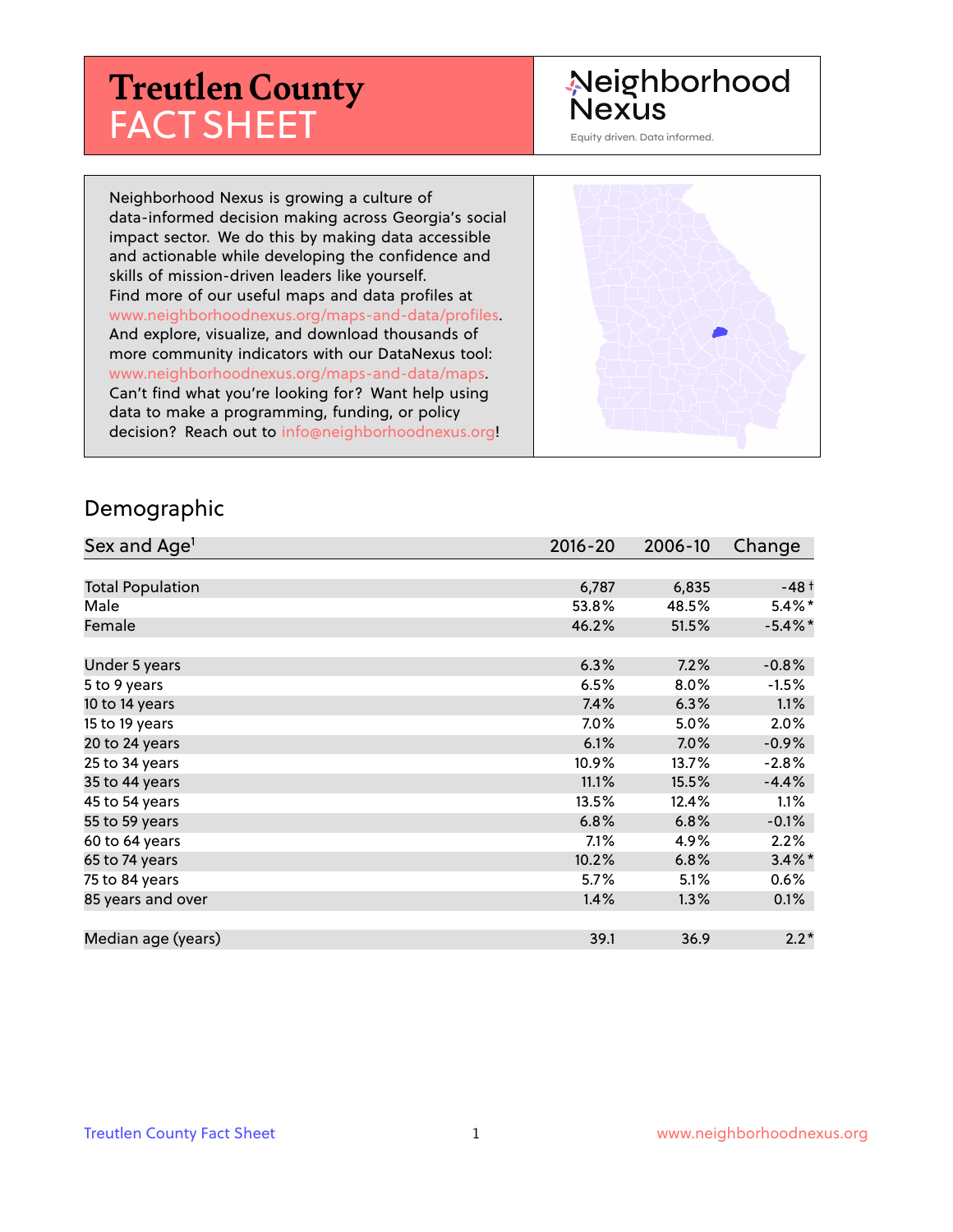## Demographic, continued...

| Race <sup>2</sup>                                            | $2016 - 20$ | 2006-10 | Change     |
|--------------------------------------------------------------|-------------|---------|------------|
| <b>Total population</b>                                      | 6,787       | 6,835   | $-48+$     |
| One race                                                     | 99.6%       | 99.0%   | 0.5%       |
| White                                                        | 70.6%       | 65.0%   | $5.5%$ *   |
| <b>Black or African American</b>                             | 29.0%       | 33.0%   | $-4.0\%$ * |
| American Indian and Alaska Native                            | 0.0%        | 0.0%    | 0.0%       |
| Asian                                                        | 0.0%        | 1.0%    | $-1.0%$    |
| Native Hawaiian and Other Pacific Islander                   | 0.0%        | 0.0%    | 0.0%       |
| Some other race                                              | 0.0%        | 0.0%    | 0.0%       |
| Two or more races                                            | 0.4%        | 1.0%    | $-0.5%$    |
| Race alone or in combination with other race(s) <sup>3</sup> | $2016 - 20$ | 2006-10 | Change     |
| Total population                                             | 6,787       | 6,835   | $-48+$     |
| White                                                        | 70.8%       | 66.0%   | 4.8%*      |
| <b>Black or African American</b>                             | 29.3%       | 33.9%   | $-4.6\%$ * |
| American Indian and Alaska Native                            | 0.1%        | 0.0%    | 0.1%       |
| Asian                                                        | 0.0%        | 1.0%    | $-1.0%$    |
| Native Hawaiian and Other Pacific Islander                   | 0.0%        | 0.0%    | 0.0%       |
| Some other race                                              | 0.2%        | 0.0%    | 0.2%       |
| Hispanic or Latino and Race <sup>4</sup>                     | $2016 - 20$ | 2006-10 | Change     |
| <b>Total population</b>                                      | 6,787       | 6,835   | $-48+$     |
| Hispanic or Latino (of any race)                             | 1.9%        | 0.2%    | $1.6\%$ *  |
| Not Hispanic or Latino                                       | 98.1%       | 99.8%   | $-1.6\%$ * |
| White alone                                                  | 69.0%       | 64.8%   | $4.2\%$ *  |
| Black or African American alone                              | 29.0%       | 33.0%   | $-4.0\%$ * |
| American Indian and Alaska Native alone                      | 0.0%        | $0.0\%$ | 0.0%       |
| Asian alone                                                  | 0.0%        | 1.0%    | $-1.0%$    |
| Native Hawaiian and Other Pacific Islander alone             | 0.0%        | 0.0%    | 0.0%       |
| Some other race alone                                        | 0.0%        | 0.0%    | 0.0%       |
| Two or more races                                            | 0.1%        | 1.0%    | $-0.8%$    |
| U.S. Citizenship Status <sup>5</sup>                         | $2016 - 20$ | 2006-10 | Change     |
| Foreign-born population                                      | 247         | 46      | $201*$     |
| Naturalized U.S. citizen                                     | 11.7%       | 100.0%  | $-88.3%$ † |
| Not a U.S. citizen                                           | 88.3%       | 0.0%    | 88.3%      |
|                                                              |             |         |            |
| Citizen, Voting Age Population <sup>6</sup>                  | $2016 - 20$ | 2006-10 | Change     |
| Citizen, 18 and over population                              | 5,044       | 5,118   | $-74$      |
| Male                                                         | 53.5%       | 49.9%   | $3.6\%$ *  |
| Female                                                       | 46.5%       | 50.1%   | $-3.6\%$ * |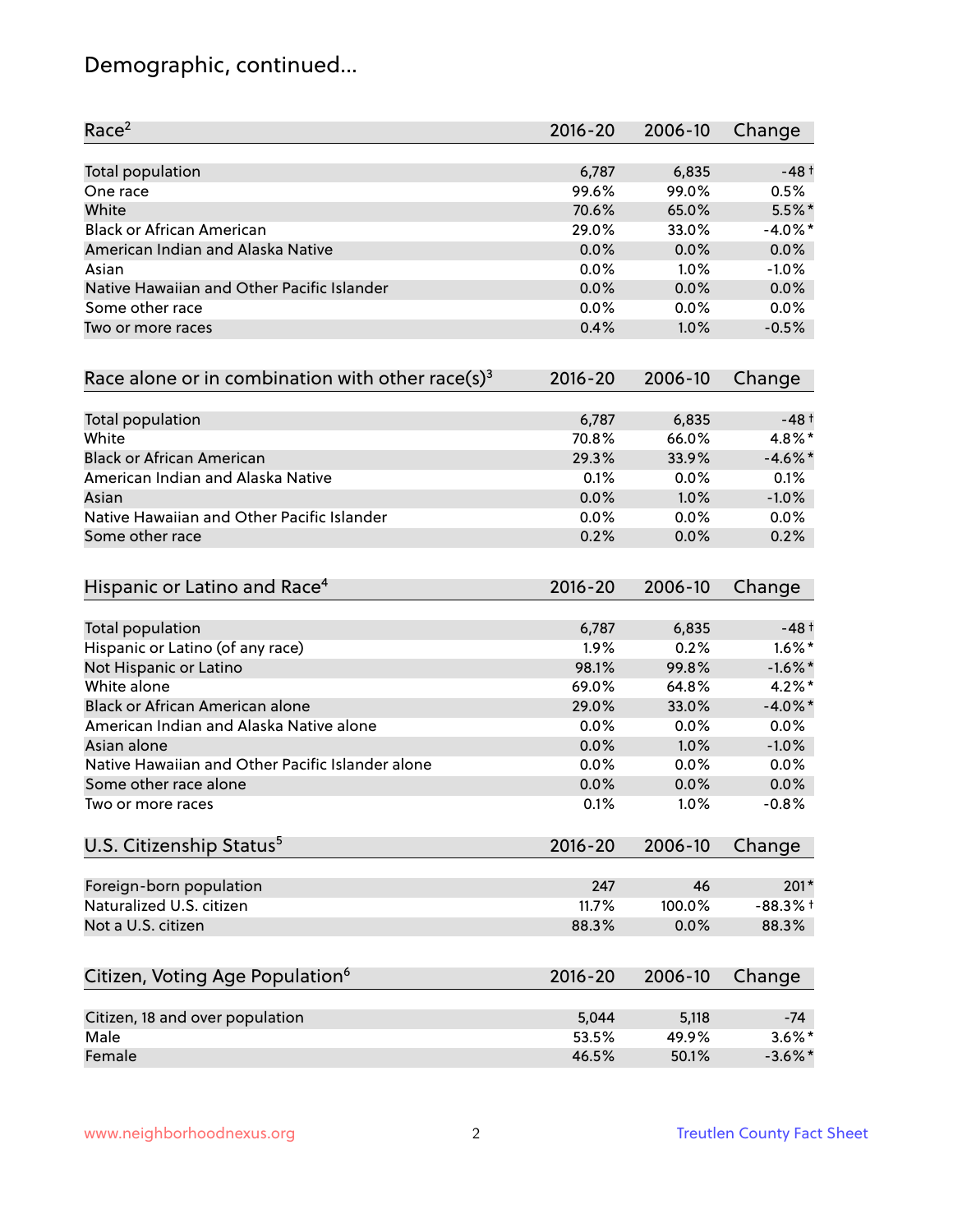#### Economic

| Income <sup>7</sup>                                 | $2016 - 20$ | 2006-10 | Change             |
|-----------------------------------------------------|-------------|---------|--------------------|
|                                                     |             |         |                    |
| All households                                      | 2,395       | 2,496   | $-101$             |
| Less than \$10,000                                  | 16.1%       | 18.6%   | $-2.5%$            |
| \$10,000 to \$14,999                                | 10.7%       | 12.0%   | $-1.3%$            |
| \$15,000 to \$24,999                                | 14.1%       | 11.7%   | 2.4%               |
| \$25,000 to \$34,999                                | 11.5%       | 5.5%    | $6.0\%$ *          |
| \$35,000 to \$49,999                                | 7.6%        | 15.3%   | $-7.6%$            |
| \$50,000 to \$74,999                                | 15.7%       | 17.4%   | $-1.7%$            |
| \$75,000 to \$99,999                                | 13.1%       | 10.3%   | 2.8%               |
| \$100,000 to \$149,999                              | 5.5%        | 8.6%    | $-3.1%$            |
| \$150,000 to \$199,999                              | 1.9%        | 0.0%    | 1.9%               |
| \$200,000 or more                                   | 3.8%        | 0.6%    | $3.2\%$ *          |
| Median household income (dollars)                   | 32,072      | 36,467  | $-4,395$           |
| Mean household income (dollars)                     | 57,879      | 44,029  | 13,850*            |
| With earnings                                       | 65.1%       | 73.5%   | $-8.4%$            |
| Mean earnings (dollars)                             | 65,590      | 47,014  | 18,576*            |
| <b>With Social Security</b>                         | 34.0%       | 36.6%   | $-2.5%$            |
| Mean Social Security income (dollars)               | 18,295      | 11,569  | $6,727*$           |
| With retirement income                              | 16.2%       | 14.3%   | 1.8%               |
| Mean retirement income (dollars)                    | 38,572      | 24,982  | 13,590*            |
| With Supplemental Security Income                   | $9.3\%$     | 7.7%    | 1.6%               |
| Mean Supplemental Security Income (dollars)         | 9,532       | 7,957   | 1,574              |
| With cash public assistance income                  | 0.3%        | 2.7%    | $-2.4%$            |
| Mean cash public assistance income (dollars)        | (X)         | 2,481   | $(X)$ <sup>+</sup> |
| With Food Stamp/SNAP benefits in the past 12 months | 26.5%       | 24.1%   | 2.4%               |
|                                                     |             |         |                    |
| Families                                            | 1,584       | 1,710   | $-126$             |
| Less than \$10,000                                  | 8.2%        | 15.6%   | $-7.4%$            |
| \$10,000 to \$14,999                                | 1.8%        | 1.7%    | 0.1%               |
| \$15,000 to \$24,999                                | 12.8%       | 12.5%   | 0.3%               |
| \$25,000 to \$34,999                                | 15.8%       | 6.9%    | 8.9%*              |
| \$35,000 to \$49,999                                | 8.6%        | 16.9%   | $-8.3%$            |
| \$50,000 to \$74,999                                | 19.6%       | 18.5%   | 1.0%               |
| \$75,000 to \$99,999                                | 16.7%       | 15.0%   | 1.7%               |
| \$100,000 to \$149,999                              | $8.0\%$     | 11.9%   | $-3.9%$            |
| \$150,000 to \$199,999                              | 2.9%        | 0.0%    | 2.9%               |
| \$200,000 or more                                   | 5.5%        | 0.9%    | 4.6%*              |
| Median family income (dollars)                      | 53,795      | 48,110  | 5,685              |
| Mean family income (dollars)                        | 72,604      | 53,562  | 19,042*            |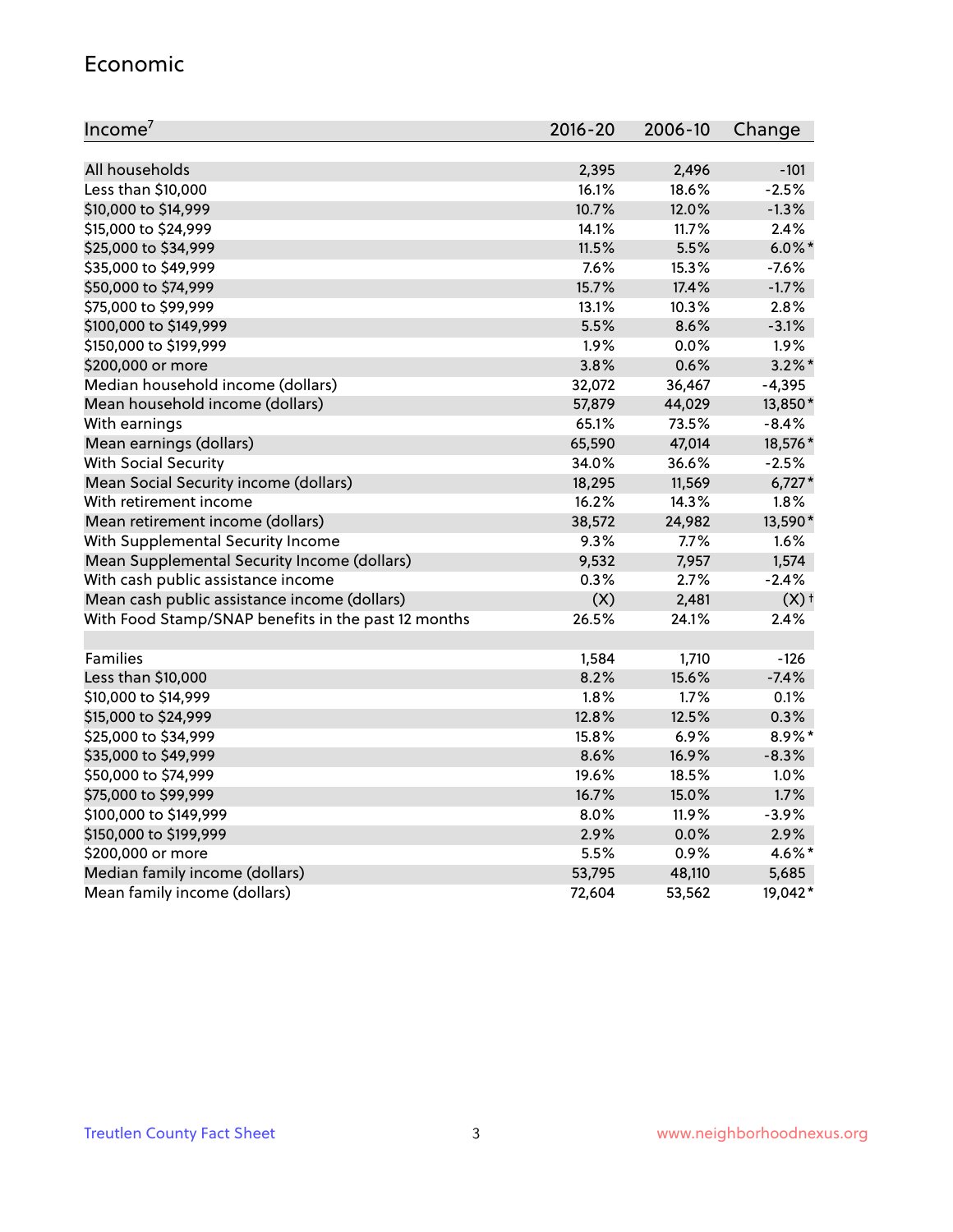### Economic, continued...

| Income, continued <sup>8</sup>                                        | $2016 - 20$ | 2006-10 | Change             |
|-----------------------------------------------------------------------|-------------|---------|--------------------|
|                                                                       |             |         |                    |
| Nonfamily households                                                  | 811         | 786     | 25                 |
| Median nonfamily income (dollars)                                     | 11,921      | 13,106  | $-1,185$           |
| Mean nonfamily income (dollars)                                       | 25,336      | 22,636  | 2,700              |
| Median earnings for workers (dollars)                                 | 27,406      | 25,294  | 2,112              |
| Median earnings for male full-time, year-round workers<br>(dollars)   | 36,236      | 32,500  | 3,736              |
| Median earnings for female full-time, year-round workers<br>(dollars) | 40,119      | 23,807  | 16,312*            |
| Per capita income (dollars)                                           | 24,390      | 16,710  | 7,680*             |
| Families and People Below Poverty Level <sup>9</sup>                  | $2016 - 20$ | 2006-10 | Change             |
|                                                                       |             |         |                    |
| <b>All families</b>                                                   | 18.2%       | 23.2%   | $-5.0%$            |
| With related children under 18 years                                  | 32.7%       | 32.2%   | 0.5%               |
| With related children under 5 years only                              | 13.0%       | 16.5%   | $-3.5%$            |
| Married couple families                                               | 9.1%        | 16.6%   | $-7.5%$            |
| With related children under 18 years                                  | 20.8%       | 22.4%   | $-1.7%$            |
| With related children under 5 years only                              | 0.0%        | 0.0%    | 0.0%               |
| Families with female householder, no husband present                  | 50.4%       | 45.1%   | 5.3%               |
| With related children under 18 years                                  | 62.4%       | 49.1%   | 13.3%              |
| With related children under 5 years only                              | 36.6%       | 35.2%   | 1.4%               |
| All people                                                            | 31.3%       | 24.7%   | 6.6%               |
| Under 18 years                                                        | 49.6%       | 35.1%   | 14.5%              |
| Related children under 18 years                                       | 49.6%       | 34.5%   | 15.1%              |
| Related children under 5 years                                        | 33.0%       | 24.1%   | 8.9%               |
| Related children 5 to 17 years                                        | 55.3%       | 38.7%   | 16.6%              |
| 18 years and over                                                     | 25.3%       | 20.9%   | 4.3%               |
| 18 to 64 years                                                        | 27.9%       | 22.6%   | 5.4%               |
| 65 years and over                                                     | 16.6%       | 13.1%   | 3.4%               |
| People in families                                                    | 25.3%       | 24.2%   | 1.1%               |
| Unrelated individuals 15 years and over                               | 56.7%       | 27.6%   | 29.1%*             |
|                                                                       |             |         |                    |
| Non-Hispanic white people                                             | 29.1%       | 15.8%   | 13.3%*             |
| Black or African-American people                                      | 38.4%       | 40.9%   | $-2.5%$            |
| Asian people                                                          | (X)         | 0.0%    | $(X)$ <sup>+</sup> |
| Hispanic or Latino people                                             | 0.0%        | 100.0%  | $-100.0\%$ t       |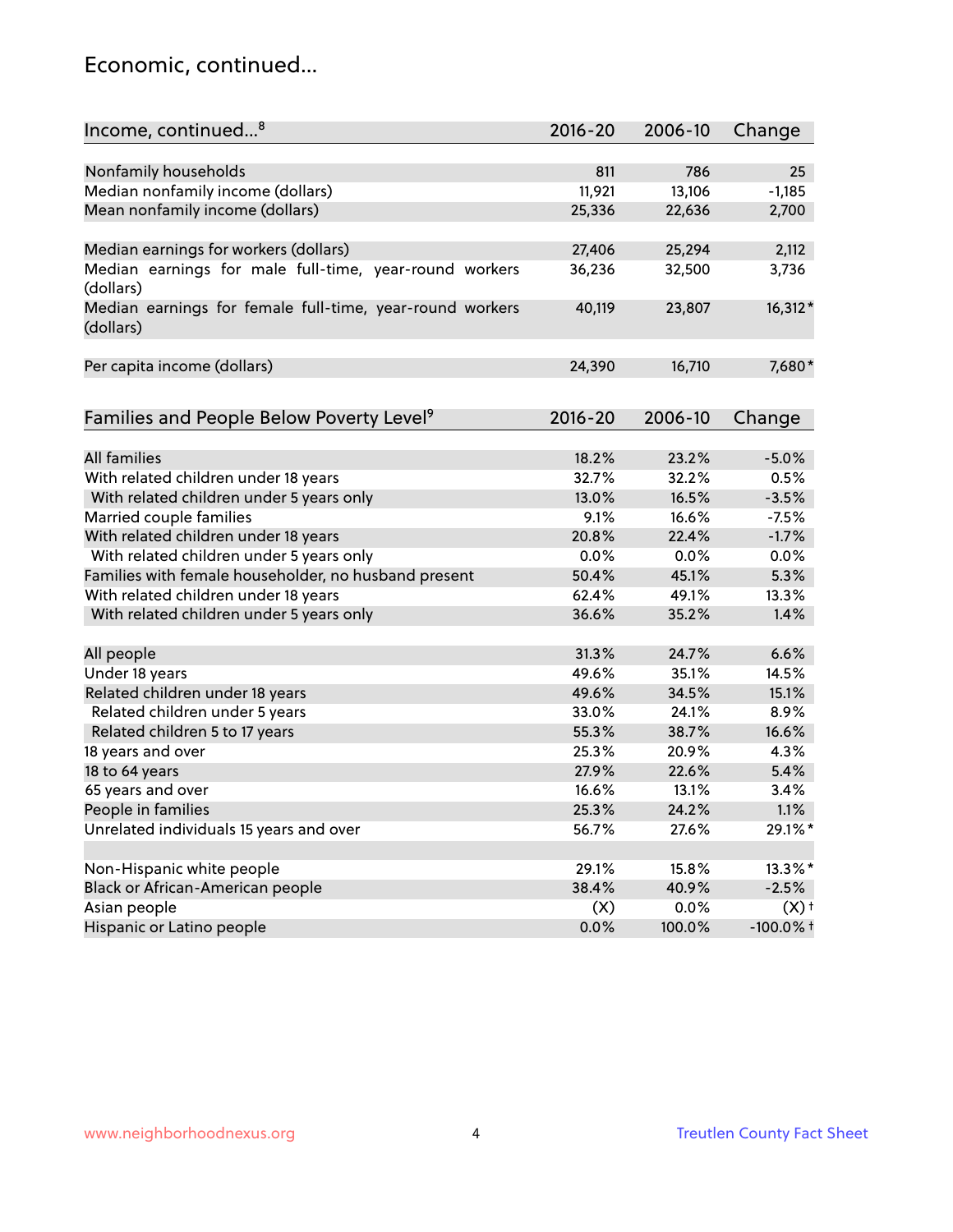## Employment

| Employment Status <sup>10</sup>                                                               | 2010        | 2020    | Change     |
|-----------------------------------------------------------------------------------------------|-------------|---------|------------|
| In Labor Force                                                                                | 2,710       | 2,945   | 2,945      |
| <b>Unemployment Rate</b>                                                                      | 6.0%        | 12.1%   | $-6.1%$    |
| Industry <sup>11</sup>                                                                        | $2016 - 20$ | 2006-10 | Change     |
|                                                                                               |             |         |            |
| Civilian employed population 16 years and over                                                | 2,421       | 2,511   | $-90$      |
| Agriculture, forestry, fishing and hunting, and mining                                        | 4.1%        | 0.5%    | 3.6%       |
| Construction                                                                                  | 11.4%       | 10.5%   | 1.0%       |
| Manufacturing                                                                                 | 13.2%       | 15.7%   | $-2.5%$    |
| Wholesale trade                                                                               | 3.1%        | 2.0%    | 1.1%       |
| Retail trade                                                                                  | 7.7%        | 12.2%   | $-4.5%$    |
| Transportation and warehousing, and utilities                                                 | 5.3%        | 10.1%   | $-4.8%$    |
| Information                                                                                   | 0.9%        | 1.0%    | $-0.0%$    |
| Finance and insurance, and real estate and rental and leasing                                 | 2.1%        | 4.5%    | $-2.4%$    |
| Professional, scientific, and management, and administrative<br>and waste management services | 12.2%       | 4.0%    | $8.2\%$ *  |
| Educational services, and health care and social assistance                                   | 26.5%       | 26.0%   | 0.4%       |
| Arts, entertainment, and recreation, and accommodation and<br>food services                   | 6.2%        | 1.6%    | 4.6%*      |
| Other services, except public administration                                                  | 1.6%        | 6.3%    | $-4.7%$    |
| Public administration                                                                         | 5.7%        | 5.7%    | 0.0%       |
| Occupation <sup>12</sup>                                                                      | $2016 - 20$ | 2006-10 | Change     |
|                                                                                               |             |         |            |
| Civilian employed population 16 years and over                                                | 2,421       | 2,511   | $-90$      |
| Management, business, science, and arts occupations                                           | 35.3%       | 31.5%   | 3.8%       |
| Service occupations                                                                           | 19.9%       | 13.8%   | 6.1%       |
| Sales and office occupations                                                                  | 10.6%       | 24.3%   | $-13.7%$ * |
| Natural<br>construction,<br>and<br>maintenance<br>resources,<br>occupations                   | 17.1%       | 11.8%   | 5.4%       |
| Production, transportation, and material moving occupations                                   | 17.1%       | 18.6%   | $-1.5%$    |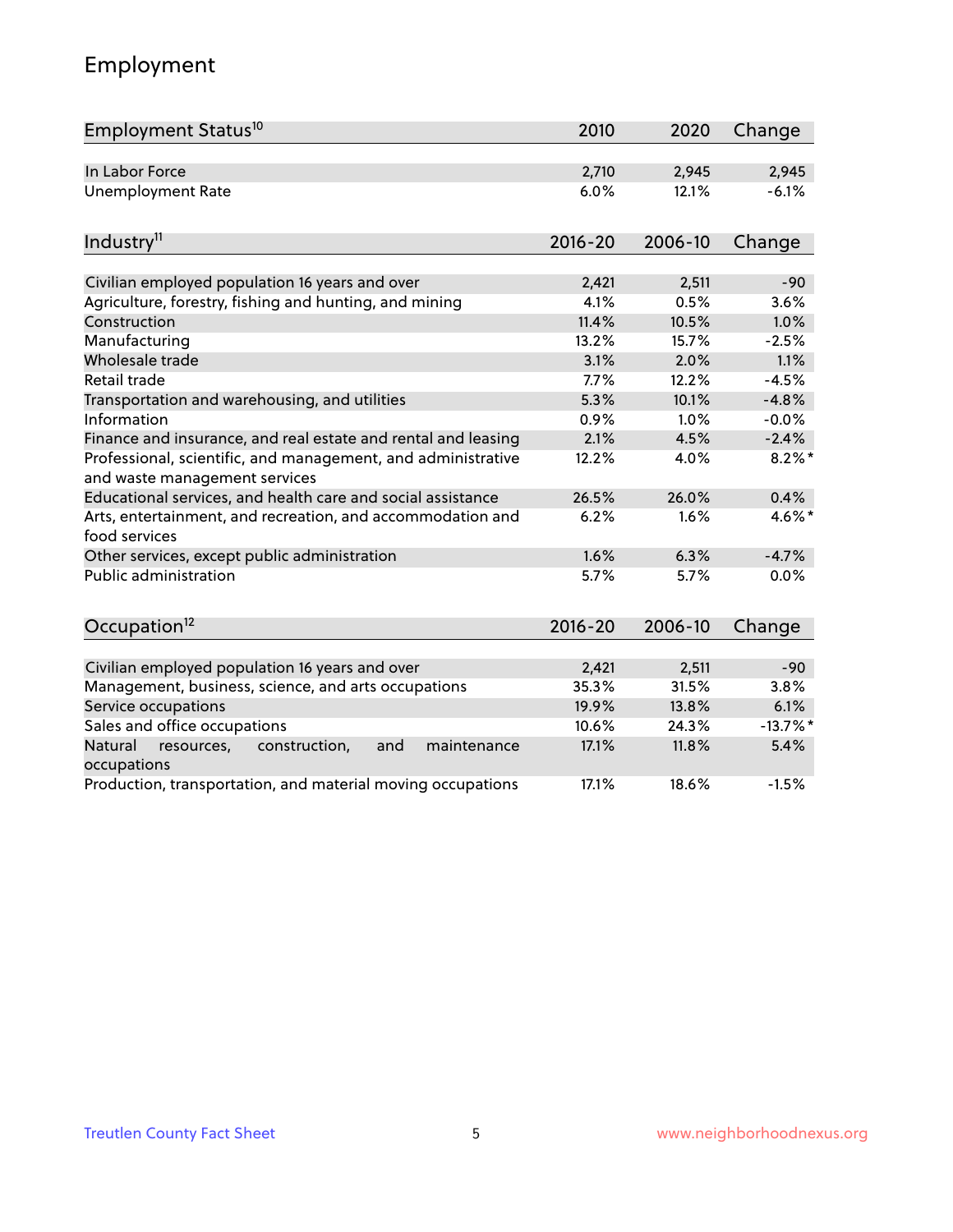## Employment, continued...

| Class of Worker <sup>13</sup>                          | $2016 - 20$ | 2006-10 | Change      |
|--------------------------------------------------------|-------------|---------|-------------|
| Civilian employed population 16 years and over         | 2,421       | 2,511   | $-90$       |
| Private wage and salary workers                        | 76.4%       | 64.4%   | 12.0%       |
| Government workers                                     | 19.5%       | 30.5%   | $-10.9\%$ * |
| Self-employed in own not incorporated business workers | 4.0%        | 5.1%    | $-1.1%$     |
| <b>Unpaid family workers</b>                           | 0.0%        | 0.0%    | 0.0%        |
|                                                        |             |         |             |
| Job Flows <sup>14</sup>                                | 2019        | 2010    | Change      |
| Total Jobs in county                                   | 1,032       | 1,024   | 8           |
| Held by residents of county                            | 42.1%       | 50.9%   | $-8.8%$     |
| Held by non-residents of county                        | 57.9%       | 49.1%   | 8.8%        |
|                                                        |             |         |             |
| Jobs by Industry Sector <sup>15</sup>                  | 2019        | 2010    | Change      |
| Total Jobs in county                                   | 1,032       | 1,024   | 8           |
| Goods Producing sectors                                | 10.3%       | 10.6%   | $-0.4%$     |
| Trade, Transportation, and Utilities sectors           | 24.9%       | 21.6%   | 3.3%        |
| All Other Services sectors                             | 64.8%       | 67.8%   | $-2.9%$     |
|                                                        |             |         |             |
| Total Jobs in county held by county residents          | 434         | 521     | $-87$       |
| <b>Goods Producing sectors</b>                         | 8.5%        | 13.2%   | $-4.7%$     |
| Trade, Transportation, and Utilities sectors           | 26.7%       | 16.5%   | 10.2%       |
| All Other Services sectors                             | 64.7%       | 70.2%   | $-5.5%$     |
| Jobs by Earnings <sup>16</sup>                         | 2019        | 2010    | Change      |
|                                                        |             |         |             |
| Total Jobs in county                                   | 1,032       | 1,024   | 8           |
| Jobs with earnings \$1250/month or less                | 29.7%       | 35.0%   | $-5.2%$     |
| Jobs with earnings \$1251/month to \$3333/month        | 42.1%       | 48.2%   | $-6.2%$     |
| Jobs with earnings greater than \$3333/month           | 28.2%       | 16.8%   | 11.4%       |
| Total Jobs in county held by county residents          | 434         | 521     | $-87$       |
| Jobs with earnings \$1250/month or less                | 37.8%       | 39.3%   | $-1.6%$     |
| Jobs with earnings \$1251/month to \$3333/month        | 35.7%       | 43.6%   | $-7.9\%$    |
| Jobs with earnings greater than \$3333/month           | 26.5%       | 17.1%   | 9.4%        |
|                                                        |             |         |             |
| Jobs by Age of Worker <sup>17</sup>                    | 2019        | 2010    | Change      |
|                                                        |             |         |             |
| Total Jobs in county                                   | 1,032       | 1,024   | 8           |
| Jobs with workers age 29 or younger                    | 16.6%       | 19.1%   | $-2.6%$     |
| Jobs with workers age 30 to 54                         | 58.5%       | 57.2%   | 1.3%        |
| Jobs with workers age 55 or older                      | 24.9%       | 23.6%   | 1.3%        |
| Total Jobs in county held by county residents          | 434         | 521     | $-87$       |
| Jobs with workers age 29 or younger                    | 13.4%       | 19.4%   | $-6.0%$     |
| Jobs with workers age 30 to 54                         | 53.9%       | 53.4%   | 0.6%        |
| Jobs with workers age 55 or older                      | 32.7%       | 27.3%   | 5.5%        |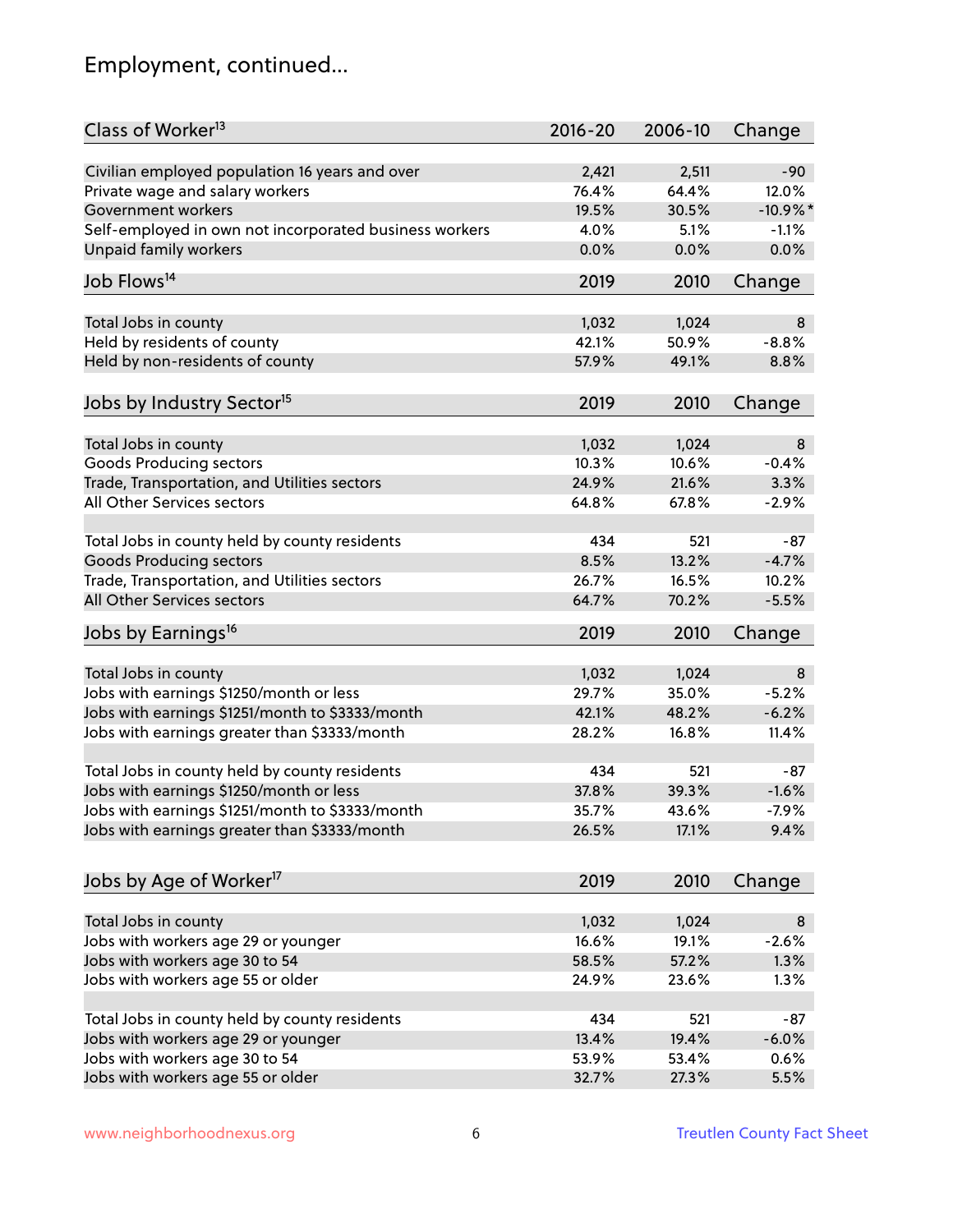#### Education

| Early Learning <sup>18</sup>                        |             |         | 2022       |
|-----------------------------------------------------|-------------|---------|------------|
| Licensed Capacity of Early Learning Centers         |             |         | 90         |
| Licenced capacity per 1,000 children ages 0-4       |             |         | 227.3      |
| School Enrollment <sup>19</sup>                     | 2022        | 2010    | Change     |
|                                                     |             |         |            |
| <b>Enrolled in Public School</b>                    | 1,066       | 1,194   | $-128$     |
| White                                               | 54.0%       | 57.5%   | $-3.4%$    |
| <b>Black or African-American</b>                    | 38.0%       | 40.0%   | $-2.0%$    |
| Asian                                               | 0.3%        | 0.0%    | 0.3%       |
| Native American                                     | 0.1%        | 0.0%    | 0.1%       |
| Pacific Islander                                    | 0.0%        | 0.0%    | 0.0%       |
| <b>Biracial or Multi-Racial</b>                     | 4.8%        | 0.0%    | 4.8%       |
| Hispanic or Latino                                  | 2.8%        | 0.0%    | 2.8%       |
| Georgia Milestones: 3rd Grade Reading <sup>20</sup> |             |         | 2019       |
|                                                     |             |         |            |
| <b>Number of Students Tested</b>                    |             |         | 113        |
| Proficient or Distinguished                         |             |         | 31.0%      |
| Georgia Milestones: 8th Grade Math <sup>21</sup>    |             |         | 2019       |
| <b>Number of Students Tested</b>                    |             |         | 63         |
| Proficient or Distinguished                         |             |         | 27.0%      |
| Graduation Rates <sup>22</sup>                      | 2021        | 2012    | Change     |
|                                                     |             |         |            |
| Cohort                                              | 57          | 67      | $-10$      |
| <b>High School Graduation Rate</b>                  | 87.7%       | 74.6%   | 13.1%      |
| Educational Attainment <sup>23</sup>                | $2016 - 20$ | 2006-10 | Change     |
|                                                     |             |         |            |
| Population 25 years and over                        | 4,528       | 4,552   | $-24$      |
| Less than 9th grade                                 | 5.2%        | 13.4%   | $-8.2\%$ * |
| 9th to 12th grade, no diploma                       | 18.4%       | 13.6%   | 4.8%       |
| High school graduate (includes equivalency)         | 41.0%       | 43.2%   | $-2.2%$    |
| Some college, no degree                             | 12.5%       | 13.6%   | $-1.2%$    |
| Associate's degree                                  | 6.6%        | 6.4%    | 0.2%       |
| Bachelor's degree                                   | 11.5%       | 7.5%    | $4.1\%$ *  |
| Graduate or professional degree                     | 4.8%        | 2.4%    | 2.4%       |
| Percent high school graduate or higher              | 76.4%       | 73.0%   | 3.3%       |
| Percent bachelor's degree or higher                 | 16.3%       | 9.9%    | 6.4%       |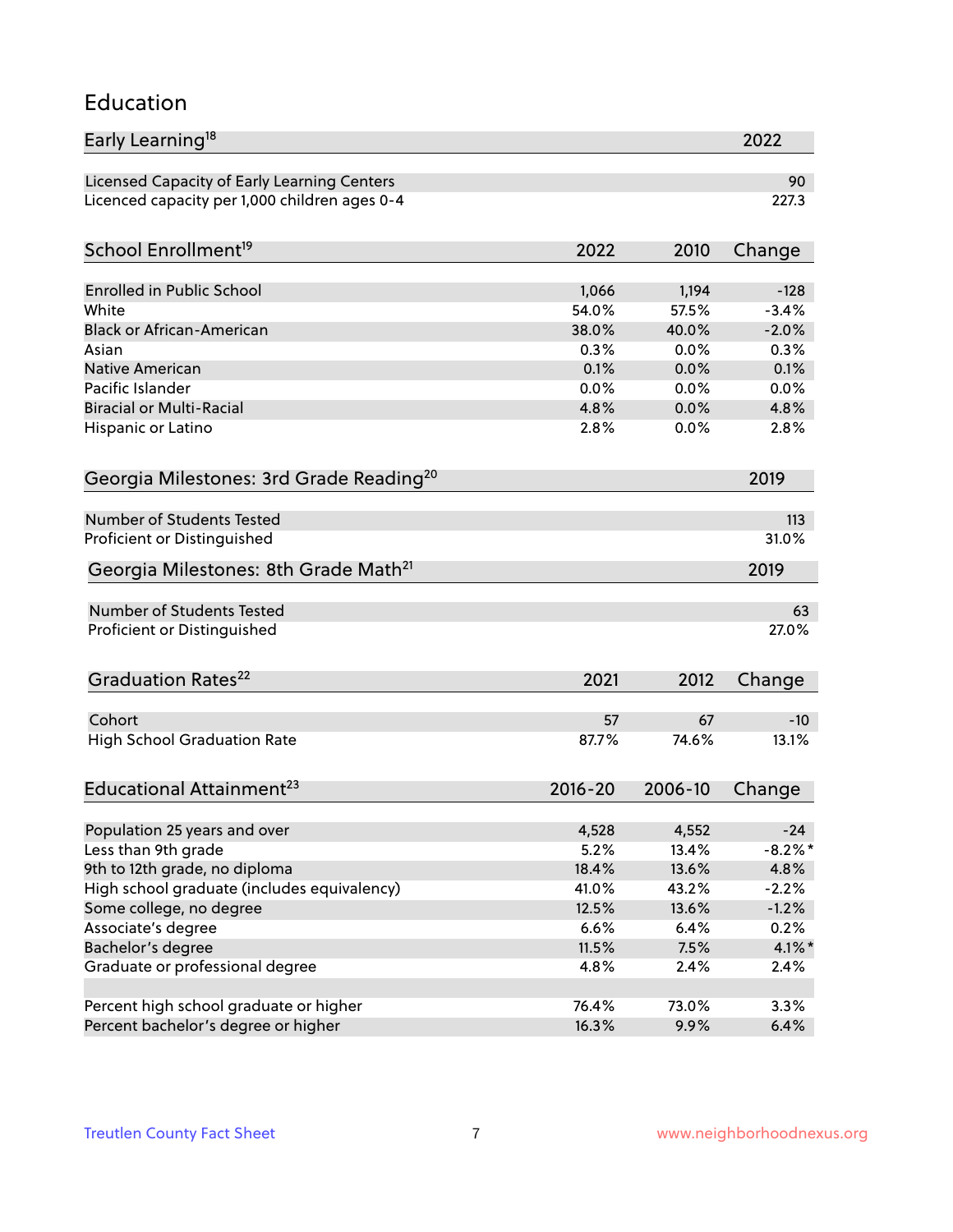### Housing

| Households by Type <sup>24</sup>                     | $2016 - 20$ | 2006-10 | Change      |
|------------------------------------------------------|-------------|---------|-------------|
|                                                      |             |         |             |
| <b>Total households</b>                              | 2,395       | 2,496   | $-101$      |
| Family households (families)                         | 66.1%       | 68.5%   | $-2.4%$     |
| With own children under 18 years                     | 26.6%       | 34.5%   | $-7.9%$     |
| Married-couple family                                | 47.2%       | 48.9%   | $-1.7%$     |
| With own children of the householder under 18 years  | 18.0%       | 25.6%   | $-7.6%$ *   |
| Male householder, no wife present, family            | 4.1%        | 4.5%    | $-0.4%$     |
| With own children of the householder under 18 years  | 2.0%        | 0.4%    | $1.6\%$ *   |
| Female householder, no husband present, family       | 14.8%       | 15.1%   | $-0.3%$     |
| With own children of the householder under 18 years  | 6.7%        | 8.6%    | $-1.9%$     |
| Nonfamily households                                 | 33.9%       | 31.5%   | 2.4%        |
| Householder living alone                             | 32.0%       | 31.3%   | 0.7%        |
| 65 years and over                                    | 13.7%       | 11.2%   | 2.5%        |
| Households with one or more people under 18 years    | 31.2%       | 41.5%   | $-10.3\%$ * |
| Households with one or more people 65 years and over | 32.2%       | 29.3%   | 2.9%        |
|                                                      |             |         |             |
| Average household size                               | 2.62        | 2.59    | 0.03        |
| Average family size                                  | 3.27        | 3.29    | $-0.03$     |
| Housing Occupancy <sup>25</sup>                      | $2016 - 20$ | 2006-10 | Change      |
|                                                      |             |         |             |
| Total housing units                                  | 3,002       | 2,972   | 30          |
| Occupied housing units                               | 79.8%       | 84.0%   | $-4.2%$     |
| Vacant housing units                                 | 20.2%       | 16.0%   | 4.2%        |
|                                                      |             |         |             |
| Homeowner vacancy rate                               | 1.3         | 0.0     | 1.3         |
| Rental vacancy rate                                  | 5.0         | 11.1    | $-6.2$      |
| Units in Structure <sup>26</sup>                     | 2016-20     | 2006-10 | Change      |
|                                                      |             |         |             |
| Total housing units                                  | 3,002       | 2,972   | 30          |
| 1-unit, detached                                     | 61.1%       | 63.9%   | $-2.8%$     |
| 1-unit, attached                                     | 0.1%        | 0.1%    | $-0.0%$     |
| 2 units                                              | 3.0%        | 3.1%    | $-0.2%$     |
| 3 or 4 units                                         | 1.5%        | 2.3%    | $-0.8%$     |
| 5 to 9 units                                         | 1.0%        | 0.4%    | 0.6%        |
| 10 to 19 units                                       | 0.2%        | 0.0%    | 0.2%        |
| 20 or more units                                     | 0.0%        | 0.0%    | 0.0%        |
| Mobile home                                          | 32.9%       | 29.6%   | 3.3%        |
| Boat, RV, van, etc.                                  | 0.2%        | 0.5%    | $-0.3%$     |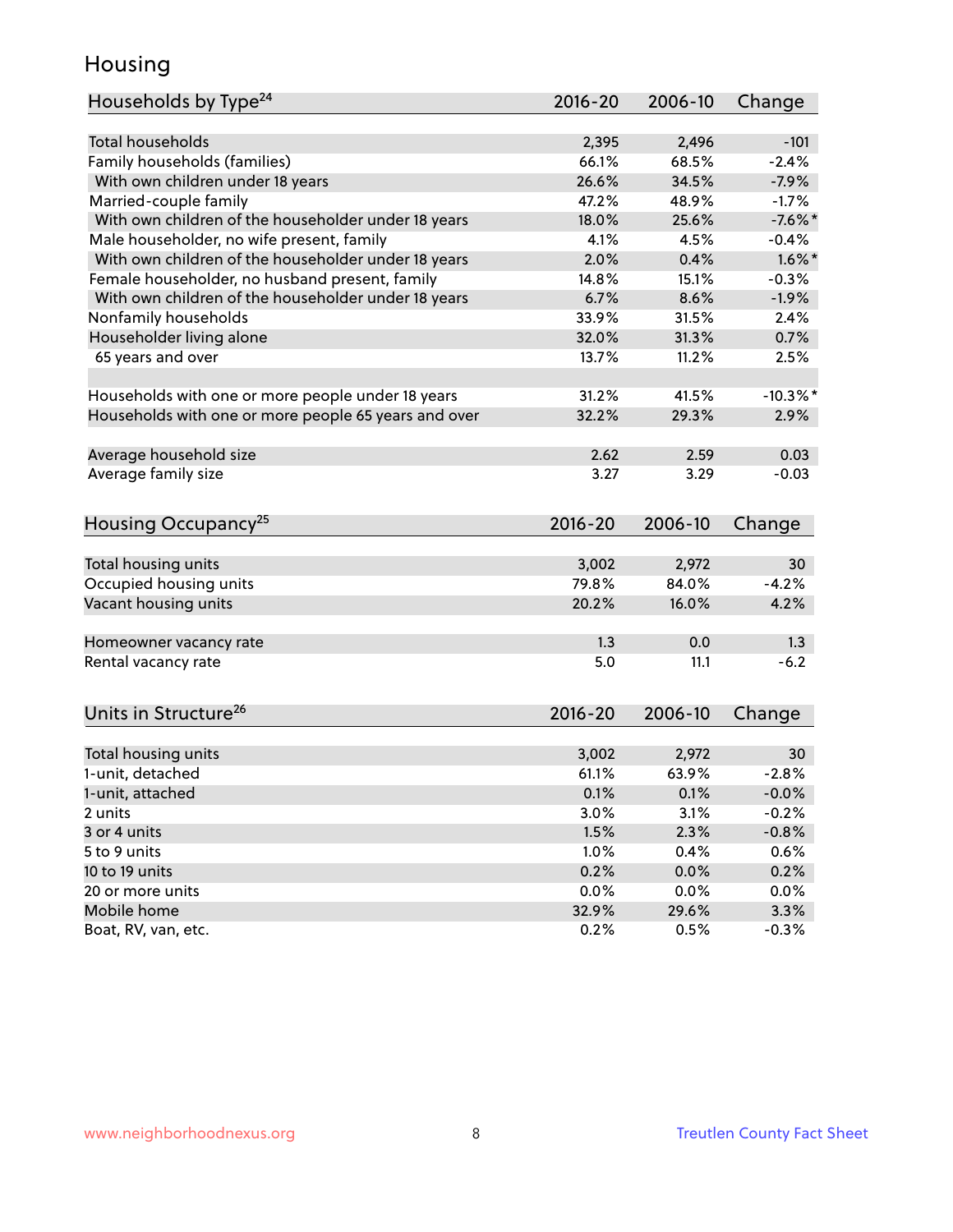## Housing, Continued...

| Year Structure Built <sup>27</sup>             | 2016-20        | 2006-10        | Change         |
|------------------------------------------------|----------------|----------------|----------------|
| Total housing units                            | 3,002          | 2,972          | 30             |
| Built 2014 or later                            | 2.9%           | (X)            | (X)            |
| Built 2010 to 2013                             | 1.8%           | (X)            | (X)            |
| Built 2000 to 2009                             | 14.9%          | 5.7%           | $9.2\%$ *      |
| Built 1990 to 1999                             | 20.9%          | 14.3%          | 6.5%           |
| Built 1980 to 1989                             | 13.3%          | 20.9%          | $-7.7%$        |
| Built 1970 to 1979                             | 16.6%          | 20.4%          | $-3.8%$        |
| Built 1960 to 1969                             | 12.1%          | 8.8%           | 3.3%           |
| Built 1950 to 1959                             | 7.2%           | 7.0%           | 0.2%           |
| Built 1940 to 1949                             | 3.3%           | 11.5%          | $-8.2\%$ *     |
| Built 1939 or earlier                          | 7.0%           | 11.3%          | $-4.2%$        |
|                                                |                |                |                |
| Housing Tenure <sup>28</sup>                   | $2016 - 20$    | 2006-10        | Change         |
|                                                |                |                |                |
| Occupied housing units                         | 2,395          | 2,496          | $-101$         |
| Owner-occupied                                 | 62.7%          | 65.2%          | $-2.5%$        |
| Renter-occupied                                | 37.3%          | 34.8%          | 2.5%           |
| Average household size of owner-occupied unit  | 2.73           | 2.63           | 0.10           |
| Average household size of renter-occupied unit | 2.43           | 2.52           | $-0.10$        |
| Residence 1 Year Ago <sup>29</sup>             | 2016-20        | 2006-10        | Change         |
|                                                |                |                |                |
| Population 1 year and over                     | 6,700          | 6,807          | $-107*$        |
| Same house                                     | 84.4%          | 90.1%          | $-5.7%$ *      |
| Different house in the U.S.                    | 15.3%          | 9.7%           | $5.6\%$ *      |
| Same county                                    | 4.1%           | 3.3%           | 0.8%           |
| Different county                               | 11.2%          | 6.4%           | 4.8%*          |
| Same state                                     | 9.7%           | 5.1%           | 4.7%*          |
| Different state                                | 1.5%           | 1.4%           | 0.1%           |
| Abroad                                         | 0.3%           | 0.1%           | 0.1%           |
| Value of Housing Unit <sup>30</sup>            | $2016 - 20$    | 2006-10        | Change         |
|                                                |                |                |                |
| Owner-occupied units                           | 1,501<br>34.2% | 1,627<br>31.6% | $-126$<br>2.7% |
| Less than \$50,000                             |                |                |                |
| \$50,000 to \$99,999                           | 30.6%          | 40.1%          | $-9.4%$        |
| \$100,000 to \$149,999                         | 11.1%          | 12.2%          | $-1.1%$        |
| \$150,000 to \$199,999                         | 10.5%          | 6.5%           | 4.0%           |
| \$200,000 to \$299,999                         | 10.6%          | 9.2%           | 1.4%           |
| \$300,000 to \$499,999                         | 1.3%           | 0.0%           | 1.3%           |
| \$500,000 to \$999,999                         | 1.7%           | 0.4%           | 1.2%           |
| \$1,000,000 or more                            | 0.0%           | 0.0%           | 0.0%           |
| Median (dollars)                               | 71,900         | 69,000         | 2,900          |
| Mortgage Status <sup>31</sup>                  | $2016 - 20$    | 2006-10        | Change         |
| Owner-occupied units                           | 1,501          | 1,627          | $-126$         |
| Housing units with a mortgage                  | 37.8%          | 37.9%          | $-0.1%$        |
| Housing units without a mortgage               | 62.2%          | 62.1%          | 0.1%           |
|                                                |                |                |                |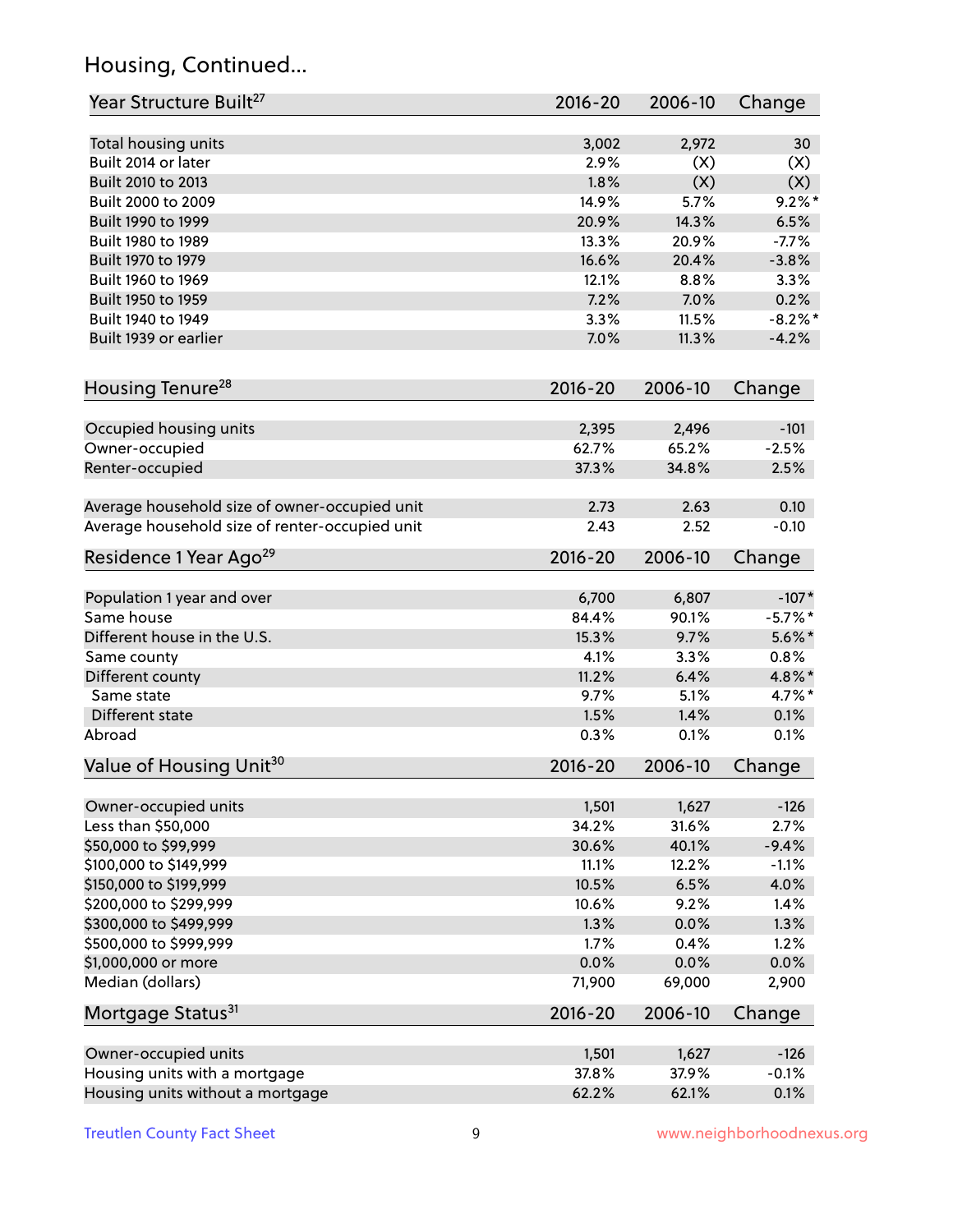## Housing, Continued...

| Selected Monthly Owner Costs <sup>32</sup>                                            | 2016-20     | 2006-10 | Change      |
|---------------------------------------------------------------------------------------|-------------|---------|-------------|
| Housing units with a mortgage                                                         | 567         | 616     | $-49$       |
| Less than \$300                                                                       | 2.3%        | 2.4%    | $-0.1%$     |
| \$300 to \$499                                                                        | 7.9%        | 1.3%    | 6.6%        |
| \$500 to \$999                                                                        | 57.1%       | 63.5%   | $-6.3%$     |
| \$1,000 to \$1,499                                                                    | 21.7%       | 29.7%   | $-8.0\%$    |
| \$1,500 to \$1,999                                                                    | 5.3%        | 3.1%    | 2.2%        |
| \$2,000 to \$2,999                                                                    | 2.6%        | 0.0%    | 2.6%        |
| \$3,000 or more                                                                       | 3.0%        | 0.0%    | 3.0%        |
| Median (dollars)                                                                      | 811         | 930     | $-119*$     |
| Housing units without a mortgage                                                      | 934         | 1,011   | $-77$       |
| Less than \$150                                                                       | 1.6%        | 9.6%    | $-8.0%$     |
| \$150 to \$249                                                                        | 27.2%       | 19.6%   | 7.6%        |
| \$250 to \$349                                                                        | 13.3%       | 40.2%   | $-26.9%$ *  |
| \$350 to \$499                                                                        | 28.1%       | 14.8%   | 13.2%*      |
| \$500 to \$699                                                                        | 21.6%       | 15.1%   | 6.5%        |
| \$700 or more                                                                         | 8.2%        | 0.7%    | $7.6\%$ *   |
| Median (dollars)                                                                      | 389         | 294     | $95*$       |
| Selected Monthly Owner Costs as a Percentage of<br>Household Income <sup>33</sup>     | $2016 - 20$ | 2006-10 | Change      |
| Housing units with a mortgage (excluding units where<br>SMOCAPI cannot be computed)   | 567         | 595     | $-28$       |
| Less than 20.0 percent                                                                | 32.8%       | 59.5%   | $-26.7%$ *  |
| 20.0 to 24.9 percent                                                                  | 10.6%       | 0.7%    | $9.9\% *$   |
| 25.0 to 29.9 percent                                                                  | 11.5%       | 1.5%    | 10.0%*      |
| 30.0 to 34.9 percent                                                                  | 22.0%       | 11.9%   | 10.1%       |
| 35.0 percent or more                                                                  | 23.1%       | 26.4%   | $-3.3%$     |
| Not computed                                                                          | $\pmb{0}$   | 21      | $-21$       |
| Housing unit without a mortgage (excluding units where<br>SMOCAPI cannot be computed) | 921         | 998     | $-77$       |
| Less than 10.0 percent                                                                | 42.9%       | 56.7%   | $-13.8%$    |
| 10.0 to 14.9 percent                                                                  | 8.3%        | 16.4%   | $-8.2%$     |
| 15.0 to 19.9 percent                                                                  | 5.2%        | 7.5%    | $-2.3%$     |
| 20.0 to 24.9 percent                                                                  | 9.7%        | 3.6%    | $6.1\%$ *   |
| 25.0 to 29.9 percent                                                                  | 9.1%        | 3.6%    | $5.5\%$ *   |
| 30.0 to 34.9 percent                                                                  | 1.2%        | 4.8%    | $-3.6%$     |
| 35.0 percent or more                                                                  | 23.7%       | 7.3%    | 16.4%*      |
| Not computed                                                                          | 13          | 13      | $\mathbf 0$ |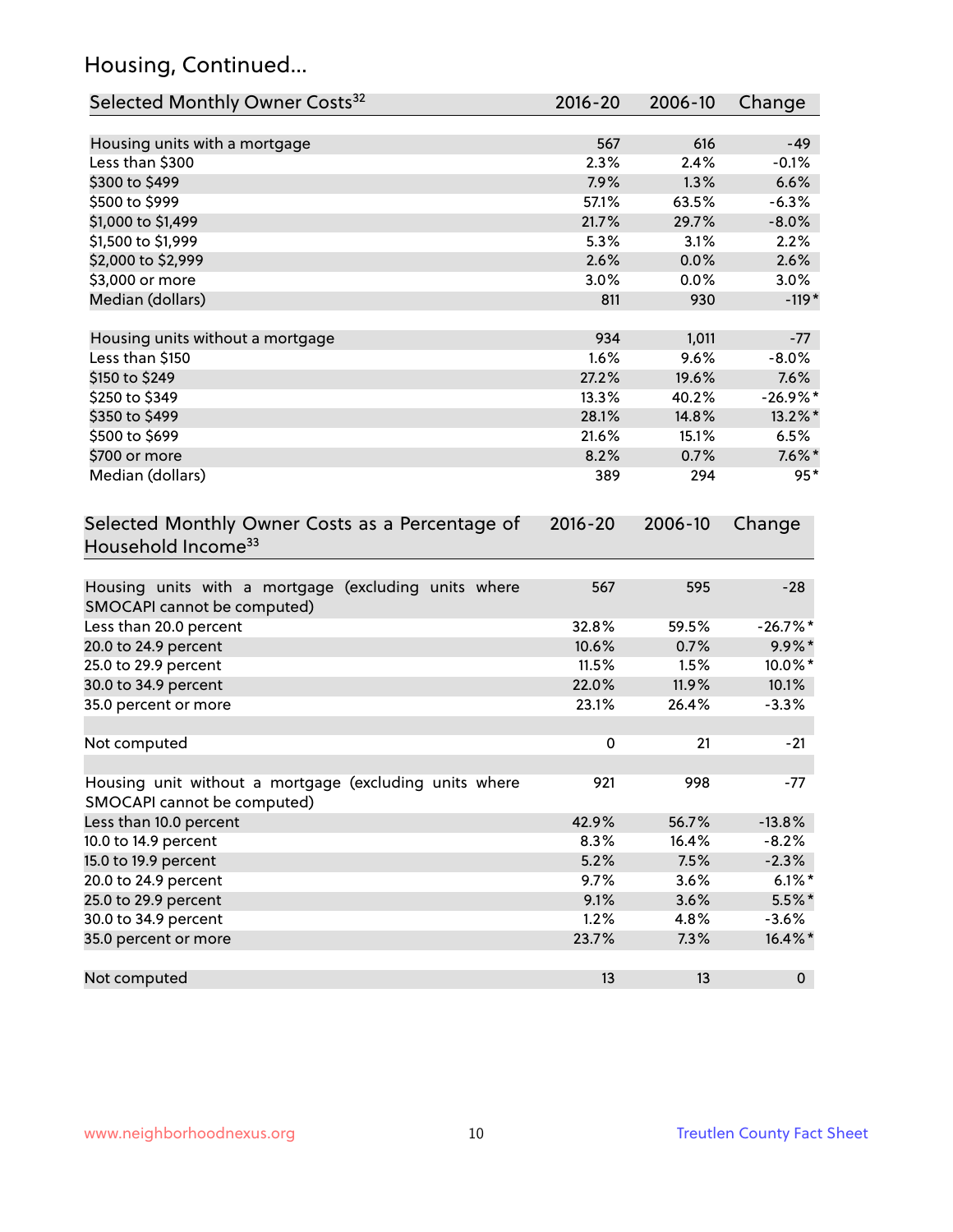## Housing, Continued...

| Gross Rent <sup>34</sup>                                                       | $2016 - 20$ | $2006 - 10$ | Change   |
|--------------------------------------------------------------------------------|-------------|-------------|----------|
|                                                                                |             |             |          |
| Occupied units paying rent                                                     | 705         | 742         | $-37$    |
| Less than \$200                                                                | 0.0%        | 12.4%       | $-12.4%$ |
| \$200 to \$499                                                                 | 27.1%       | 46.0%       | $-18.9%$ |
| \$500 to \$749                                                                 | 57.2%       | 34.4%       | 22.8%    |
| \$750 to \$999                                                                 | 14.3%       | 6.5%        | 7.9%     |
| \$1,000 to \$1,499                                                             | 1.4%        | 0.8%        | 0.6%     |
| \$1,500 to \$1,999                                                             | $0.0\%$     | 0.0%        | 0.0%     |
| \$2,000 or more                                                                | 0.0%        | 0.0%        | 0.0%     |
| Median (dollars)                                                               | 587         | 468         | $119*$   |
| No rent paid                                                                   | 189         | 127         | 62       |
| Gross Rent as a Percentage of Household Income <sup>35</sup>                   | $2016 - 20$ | 2006-10     | Change   |
| Occupied units paying rent (excluding units where GRAPI<br>cannot be computed) | 682         | 617         | 65       |
| Less than 15.0 percent                                                         | 32.3%       | 17.5%       | 14.8%    |
| 15.0 to 19.9 percent                                                           | 18.0%       | 16.7%       | 1.3%     |
| 20.0 to 24.9 percent                                                           | 3.7%        | 14.3%       | $-10.6%$ |
| 25.0 to 29.9 percent                                                           | 7.0%        | 12.3%       | $-5.3%$  |
| 30.0 to 34.9 percent                                                           | 3.5%        | 3.4%        | 0.1%     |
| 35.0 percent or more                                                           | 35.5%       | 35.8%       | $-0.3%$  |
| Not computed                                                                   | 212         | 252         | $-40$    |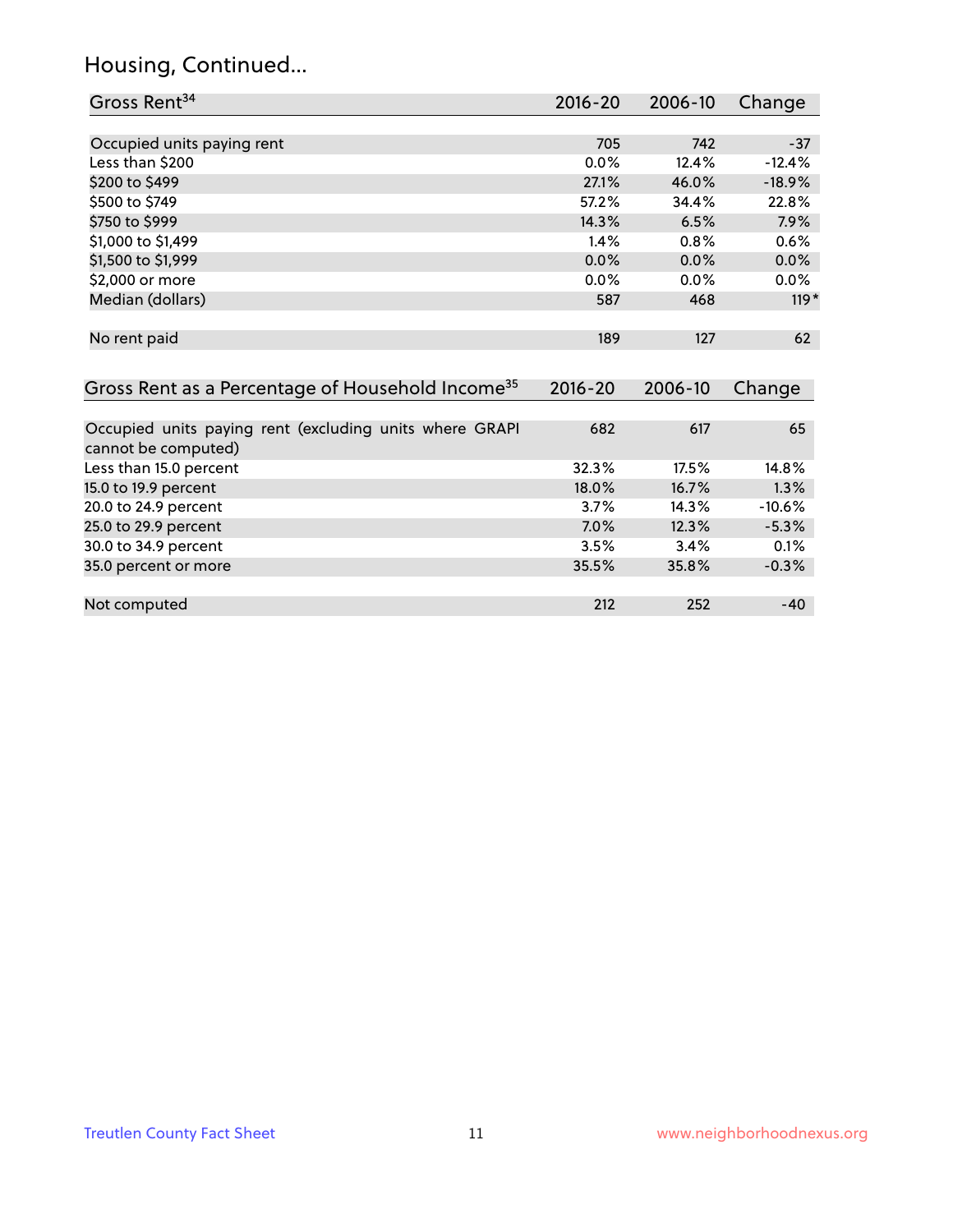## Community Involvement

| Voter Registration and Turnout <sup>36</sup> | 2020  |
|----------------------------------------------|-------|
|                                              |       |
| Active registered voters                     | 4.221 |
| Number voted in Presidential election        | 3.070 |
| Percent voted in Presidential election       | 72.7% |

## Transportation

| Commuting to Work <sup>37</sup>           | 2016-20 | 2006-10 | Change    |
|-------------------------------------------|---------|---------|-----------|
|                                           |         |         |           |
| Workers 16 years and over                 | 2,403   | 2,463   | -60       |
| Car, truck, or van - drove alone          | 84.8%   | 82.7%   | 2.0%      |
| Car, truck, or van - carpooled            | 14.5%   | 10.4%   | 4.2%      |
| Public transportation (excluding taxicab) | 0.2%    | $1.0\%$ | $-0.8%$   |
| Walked                                    | 0.0%    | $1.9\%$ | $-1.9%$   |
| Other means                               | 0.5%    | $3.3\%$ | $-2.8%$   |
| Worked at home                            | $0.0\%$ | 0.6%    | $-0.6%$   |
| Mean travel time to work (minutes)        | 30.3    | 22.3    | $8.0*$    |
| Vehicles Available <sup>38</sup>          | 2016-20 | 2006-10 | Change    |
| Occupied housing units                    | 2,395   | 2,496   | $-101$    |
| No vehicles available                     | 11.5%   | 7.1%    | $4.4\%$ * |
| 1 vehicle available                       | 32.9%   | 29.4%   | 3.6%      |
| 2 vehicles available                      | 33.0%   | 34.5%   | $-1.5%$   |
| 3 or more vehicles available              | 22.5%   | 29.0%   | $-6.5\%$  |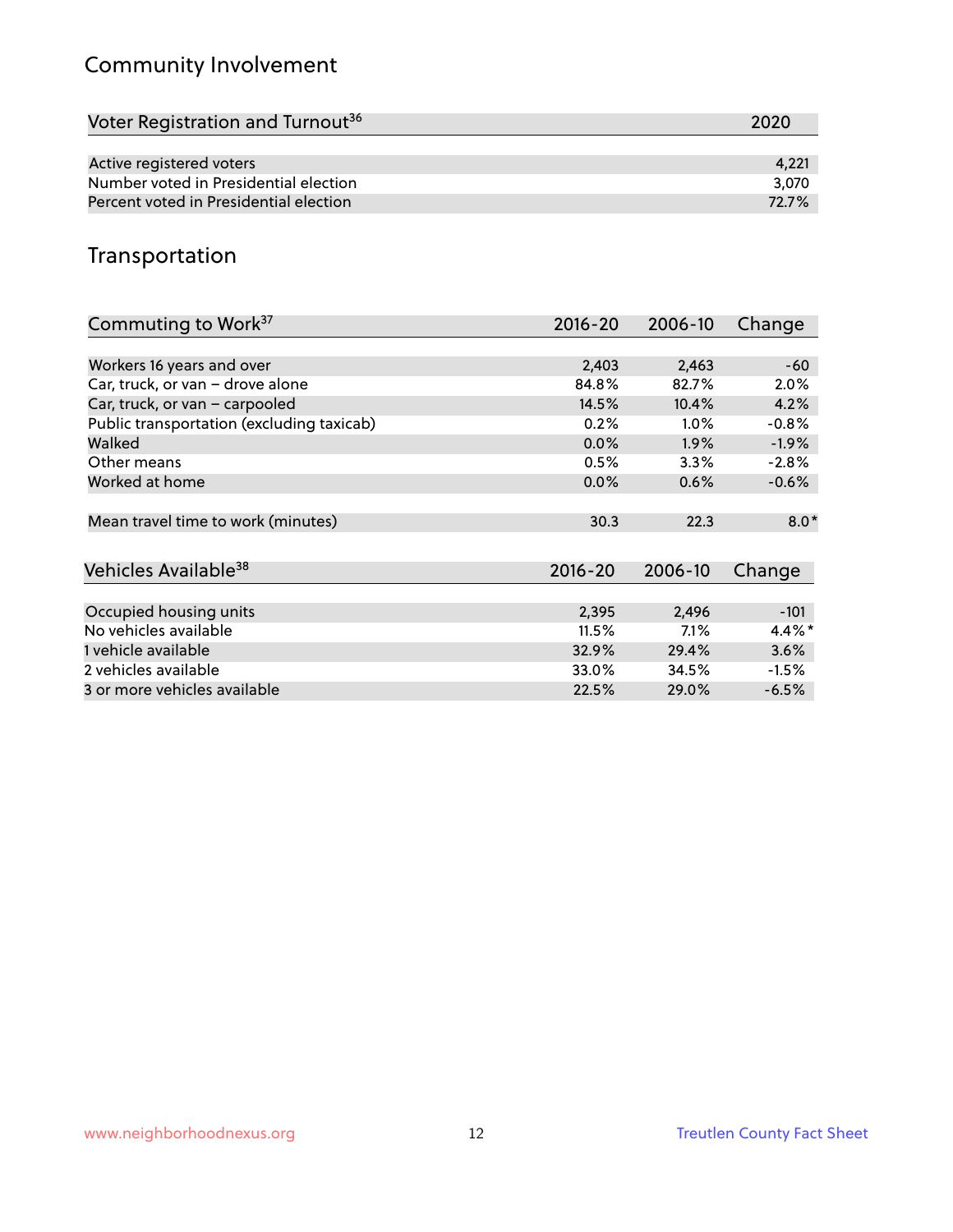#### Health

| Health Insurance coverage <sup>39</sup> | 2016-20 |
|-----------------------------------------|---------|
|-----------------------------------------|---------|

| Civilian Noninstitutionalized Population                | 6,427 |
|---------------------------------------------------------|-------|
| With health insurance coverage                          | 82.0% |
| With private health insurance coverage                  | 46.0% |
| With public health coverage                             | 44.8% |
| No health insurance coverage                            | 18.0% |
| Civilian Noninstitutionalized Population Under 19 years | 1,788 |
| No health insurance coverage                            | 15.0% |
| Civilian Noninstitutionalized Population 19 to 64 years | 3,504 |
| In labor force:                                         | 2,338 |
| Employed:                                               | 2,154 |
| With health insurance coverage                          | 73.2% |
| With private health insurance coverage                  | 21.7% |
| With public coverage                                    | 6.5%  |
| No health insurance coverage                            | 26.8% |
| Unemployed:                                             | 184   |
| With health insurance coverage                          | 76.1% |
| With private health insurance coverage                  | 21.7% |
| With public coverage                                    | 62.0% |
| No health insurance coverage                            | 23.9% |
| Not in labor force:                                     | 1,166 |
| With health insurance coverage                          | 77.2% |
| With private health insurance coverage                  | 25.3% |
| With public coverage                                    | 58.5% |
| No health insurance coverage                            | 22.8% |

# **Health Factors Most Recent** And The Control of the Control of The Control of The Control of The Control of The Control of The Control of The Control of The Control of The Control of The Control of The Control of The Contr

| Premature Death (YPLL before age 75 per 100,000 population, age-adjusted) <sup>40</sup> | 10,150.2 |
|-----------------------------------------------------------------------------------------|----------|
| Average number of Physically Unhealthy Days <sup>41</sup>                               | 5.6      |
| Average number of Mentally Unhealthy Days <sup>42</sup>                                 | 6.0      |
| Low Birthweight Births <sup>43</sup>                                                    | 10.6%    |
| Diabetes Prevalence <sup>44</sup>                                                       | $14.3\%$ |
| HIV Prevalence (per 100,000 population) <sup>45</sup>                                   | 415.6    |
| Rate, Deduplicated ER Visits for Asthma, Ages 0-17 <sup>46</sup>                        | 944.1    |